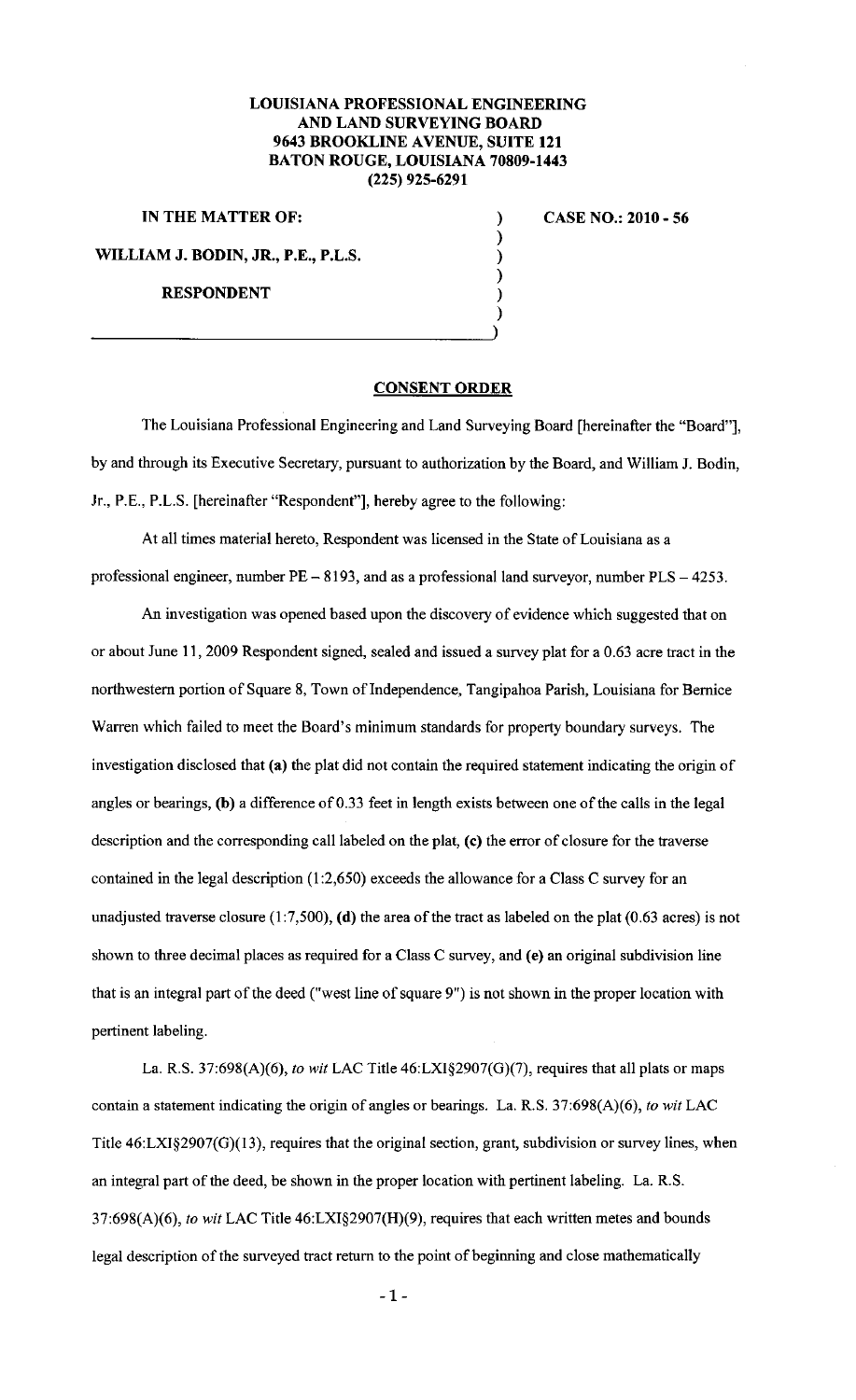within the appropriate tolerances. La. R.S. 37:698(A)(6), *to wit* LAC Title 46:LXI§2909, states that the maximum allowable unadjusted closure for Class C surveys is 1:7,500 and that the calculation of area for Class C surveys must be carried to the nearest three decimal places for tracts under one acre.

La. R.S. 37:698(H) permits the Board to take disciplinary action against persons who violate La. R.S. 37:698(A)(6), *to wit* LAC Title 46:LXI§2907(G)(7) and (13), 2907(H)(9) and 2909, upon a finding of guilt following the preferral of charges, notice and hearing and a majority vote of its entire membership authorized to participate in the proceeding. La. R.S. 37:698(A)(6), La. R.S. 37:698(H) and LAC Title 46:LXI§2907(G)(7) and (13), 2907(H)(9) and 2909 were in effect at all times material hereto.

It is undisputed that Respondent signed, sealed and issued a survey plat for property located in Louisiana which failed to meet the Board's minimum standards for property boundary surveys.

By letter dated July 1, 2010 the Board gave notice to Respondent that it was considering the preferral of charges against Respondent on the grounds that he may have violated La. R.S. 37:698(A)(6), *to wit* LAC Title 46:LXI§2907(G)(7) and (13), 2907(H)(9) and 2909, relative to failing to meet the Board's minimum standards for property boundary surveys.

Wishing to dispense with the need for further disciplinary action and to conclude the instant proceeding without further delay and expense, for the purpose of this proceeding only, Respondent and the Board do hereby enter into this Consent Order, in which Respondent of his own free will consents to the issuance of a Consent Order by the Board, wherein Respondent agrees to (a) pay a fine of one thousand (\$1,000.00) dollars; (b) pay administrative costs of one thousand fifteen and 44/100 (\$1,015.44) dollars; (c) successfully complete the Board's online Louisiana Professionalism and Ethics Examination; (d) successfully complete the Board's online Louisiana Minimum Standards Examination; (e) perform an in-house review of all survey plats prepared or sealed by him since October I, 2009 for possible Louisiana minimum standards violations and, if any are discovered, correct the violations on the ground and on corrected survey plats, provide the corrected survey plats to his clients and the Board, and provide a summary of the results of his in-house review and satisfactory evidence of the accomplishment of these requirements to the Board;  $(f)$  the immediate suspension of his Louisiana professional land surveyor license for a period of two (2) years upon his failure to fully comply with all other terms of this Consent Order; and (g) the publishing of this Consent Order on the Board's website and a summary of this matter in the Board's official journal, the Louisiana Engineer and Surveyor Journal, and the reporting of this matter to the National Council of Examiners for Engineering and Surveying (NCEES), identifying Respondent by name.

-2-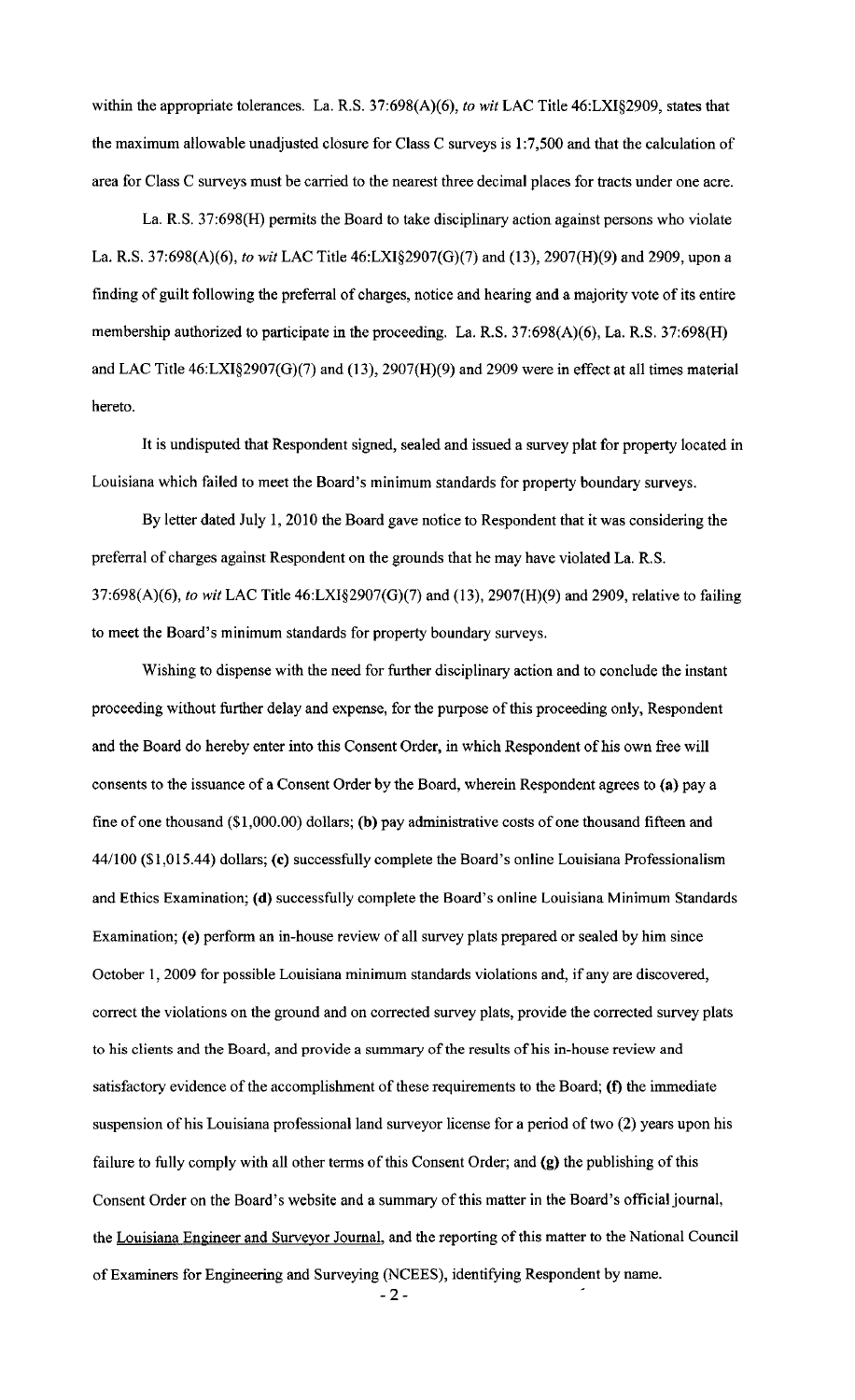Respondent admits to violations of the referenced statutes and/or rules regarding the Board's minimum standards for property boundary surveys. Respondent acknowledges awareness of said laws and/or rules and states that he will comply with all applicable laws and rules henceforth. Respondent has been advised of his right to be represented by counsel before the Board and/or to appear at any hearing personally or by counsel and present witnesses and evidence in his own behalf, and he hereby waives this right and his right to appeal; and he states affirmatively that he has been afforded all administrative remedies due him under the law.

Therefore, in consideration of the foregoing and by his signing this Consent Order, Respondent does hereby waive his right to a hearing before the Board, to the presenting of evidence and witnesses in his behalf, to Findings of Fact and Conclusions of Law in this case, and to judicial review of this Consent Order.

Respondent hereby represents (a) that he fully understands the meaning and intent of this Consent Order, including but not limited to its final and binding effect, (b) that he has voluntarily entered into this Consent Order and that no other promise or agreement of any kind has been made to or with him by any person whatsoever to cause the execution of this instrument and (c) that the sanctions set forth in this Consent Order do not limit the Board from taking further disciplinary or enforcement action against Respondent on matters not specifically addressed in this Consent Order.

WHEREFORE, the Louisiana Professional Engineering and Land Surveying Board and Respondent agree that:

I. Respondent shall pay a fine of one thousand (\$1,000.00) dollars, which shall be tendered to the Board by certified check payable to the Board, due on or before June 30, 20 II; and

2. Respondent shall pay administrative costs one thousand fifteen and 44/100 (\$1,015.44) dollars, which shall be tendered to the Board by certified check payable to the Board, due on or before June 30, 2011; and

3. Respondent shall successfully complete the Board's online Louisiana Professionalism and Ethics Examination with a score of 90% or higher and return it to the Board within sixty (60) days of the effective date of this Consent Order; and

4. Respondent shall successfully complete the Board's online Louisiana Minimum Standards Examination with a score of 90% or higher and return it to the Board within sixty ( 60) days of the effective date of this Consent Order; and

5. Respondent shall, within one hundred twenty ( 120) days of the effective date of this Consent Order, perform an in-house review of all survey plats prepared or sealed by him between -3-